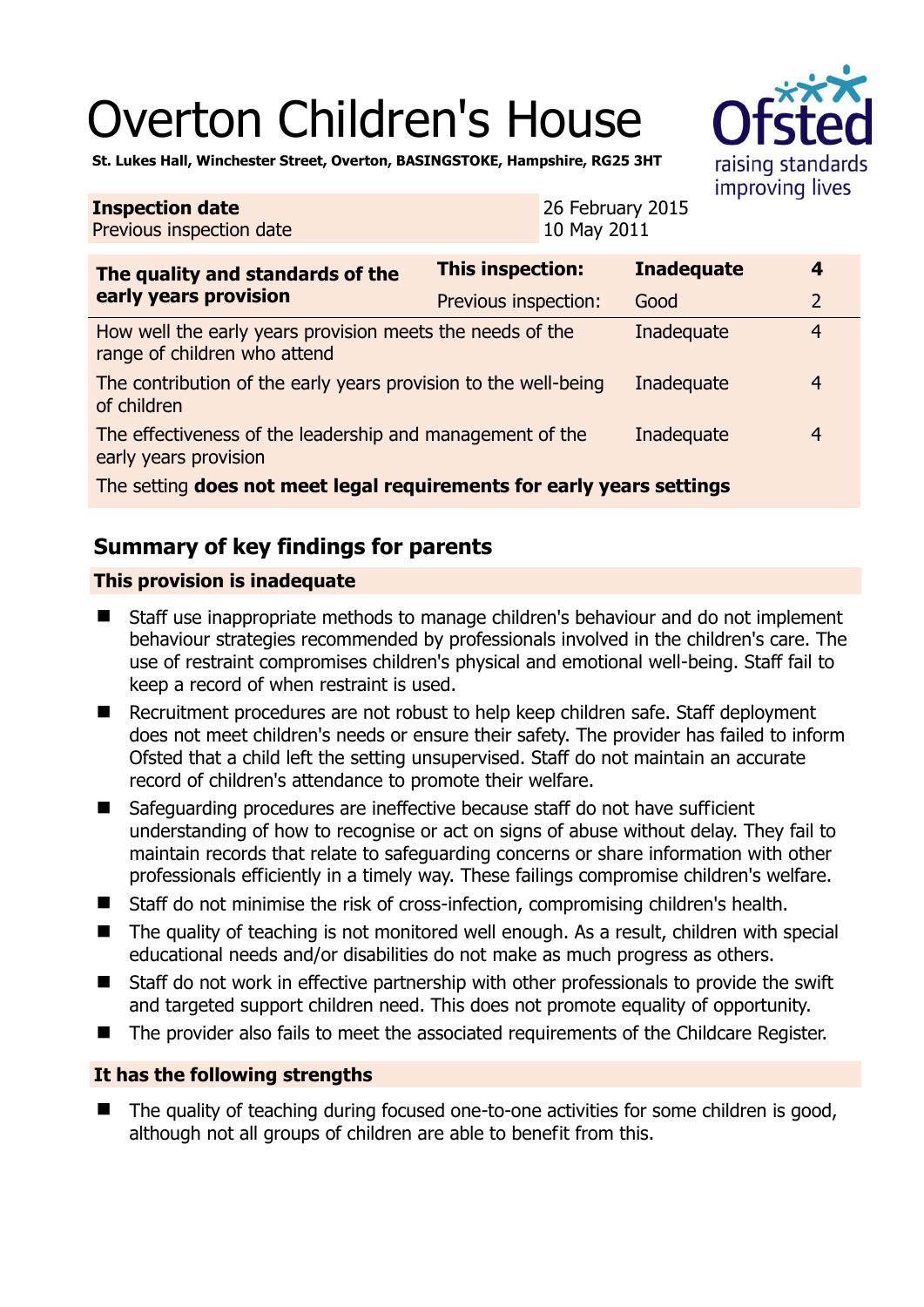## **What the setting needs to do to improve further**

#### **The provision is inadequate and Ofsted intends to take the following enforcement action:**

We will issue a welfare requirements notice requiring the provider to:

use appropriate methods for managing children's behaviour, which do not include threat, physical restraint or intervention as a strategy for managing any unwanted behaviour, which could adversely affect a child's well-being

ensure there are effective arrangements in place to support children with special educational needs and/or disabilities that have regard for the Special Educational Needs (SEN) Code of Practice

ensure all staff have regard for the Government's statutory guidance 'Working Together to Safeguard Children', in order that any concerns about children's safety or welfare are notified to agencies with statutory responsibilities without delay.

#### **To meet the requirements of the Early Years Foundation Stage the provider must:**

- $\blacksquare$  implement an effective recruitment process to ensure staff suitability, with specific regard to gathering full and relevant information about previous employment history, and maintain records of vetting processes, including checking references
- **E** ensure that children are adequately supervised to keep them safe and deploy staff effectively to ensure children's needs are met
- ensure the daily record of attendance contains the names of the children being cared for on the premises and their actual hours of attendance
- use effective supervision to target inconsistencies in the quality of teaching, Make sure staff receive support, coaching and training to make good use of assessments and identify where children are in their learning, identifying any gaps and planning activities and experiences to promote further learning, giving staff opportunities to share concerns about children's development or well-being
- maintain records and obtain and share information with parents and carers, other professionals working with the child, including the police, social services and Ofsted to ensure the safe and efficient management of the setting
- take necessary steps to prevent the spread of infection by implementing robust handwashing procedures
- **I** implement robust systems for monitoring the educational programmes to ensure that any variations in progress made by children are swiftly identified and acted upon so that all groups of children make good or better progress given their starting points.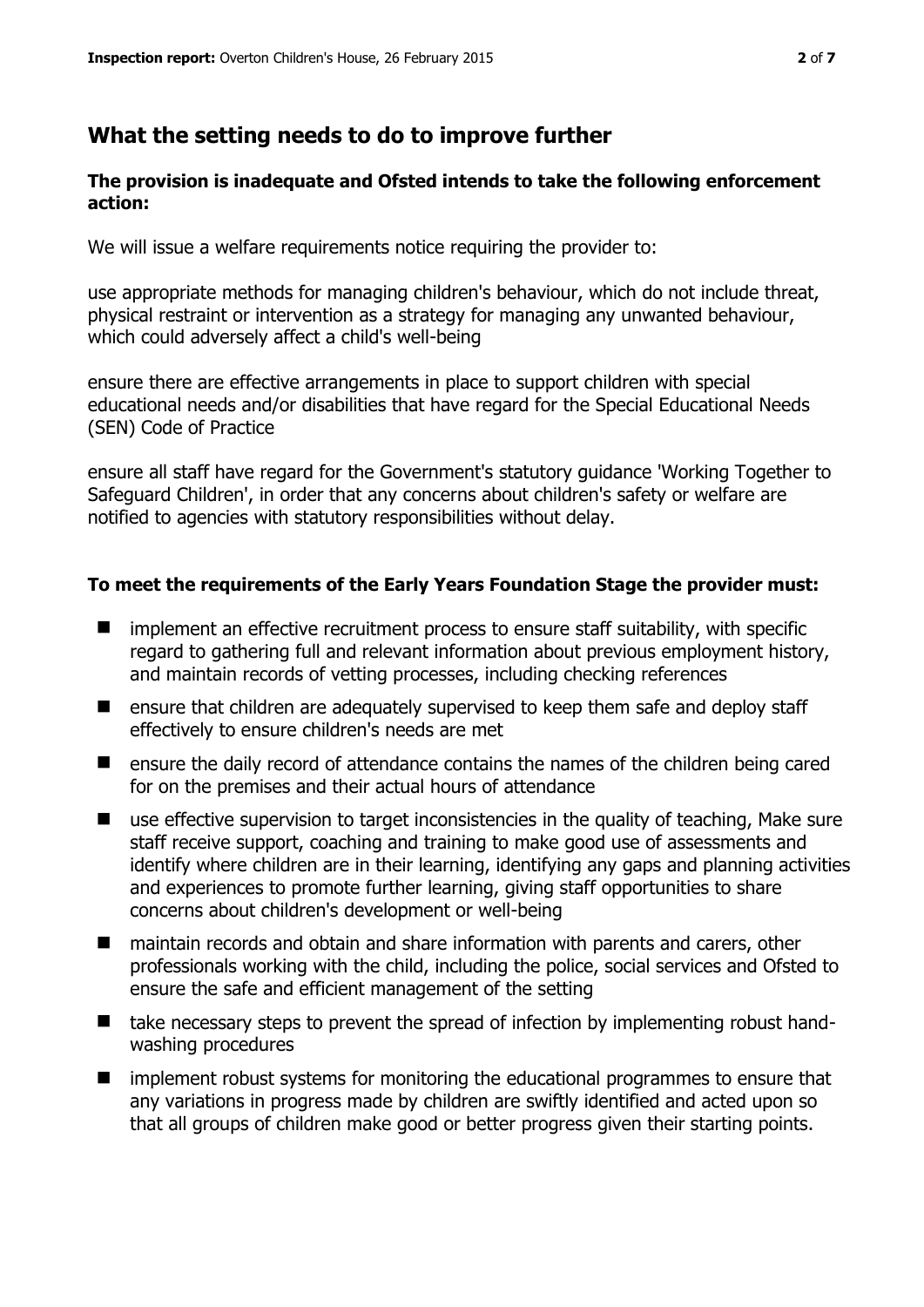#### **To meet the requirements of the Childcare Register the provider must:**

- keep and implement a written record of policies and procedures to be followed for the protection of children, intended to safeguard the children being cared for from abuse or neglect (compulsory part of the Childcare Register)
- ensure that children's behaviour is managed in a suitable manner (compulsory part of the Childcare Register)
- **I** implement an effective system to ensure that the registered person, the manager and any person caring for, or in regular contact with, children (including on a voluntary basis) is suitable to work with children (compulsory part of the Childcare Register)
- ensure that the childcare is accessible and inclusive by not treating any child less favourably than another child by reason of the child's family background or disability and/or learning difficulty (compulsory part of the Childcare Register)
- keep a daily record of the names of the children looked after on the premises and their hours of attendance (compulsory part of the Childcare Register)
- keep and implement a written record of policies and procedures to be followed for the protection of children, intended to safeguard the children being cared for from abuse or neglect (voluntary part of the Childcare Register)
- ensure that children's behaviour is managed in a suitable manner (voluntary part of the Childcare Register)
- **I** implement an effective system to ensure that the registered person, the manager and any person caring for, or in regular contact with, children (including on a voluntary basis) is suitable to work with children (voluntary part of the Childcare Register)
- keep a daily record of the names of the children looked after on the premises and their hours of attendance (voluntary part of the Childcare Register)
- $\blacksquare$  ensure that the childcare is accessible and inclusive by not treating any child less favourably than another child by reason of the child's family background or disability and/or learning difficulty (voluntary part of the Childcare Register).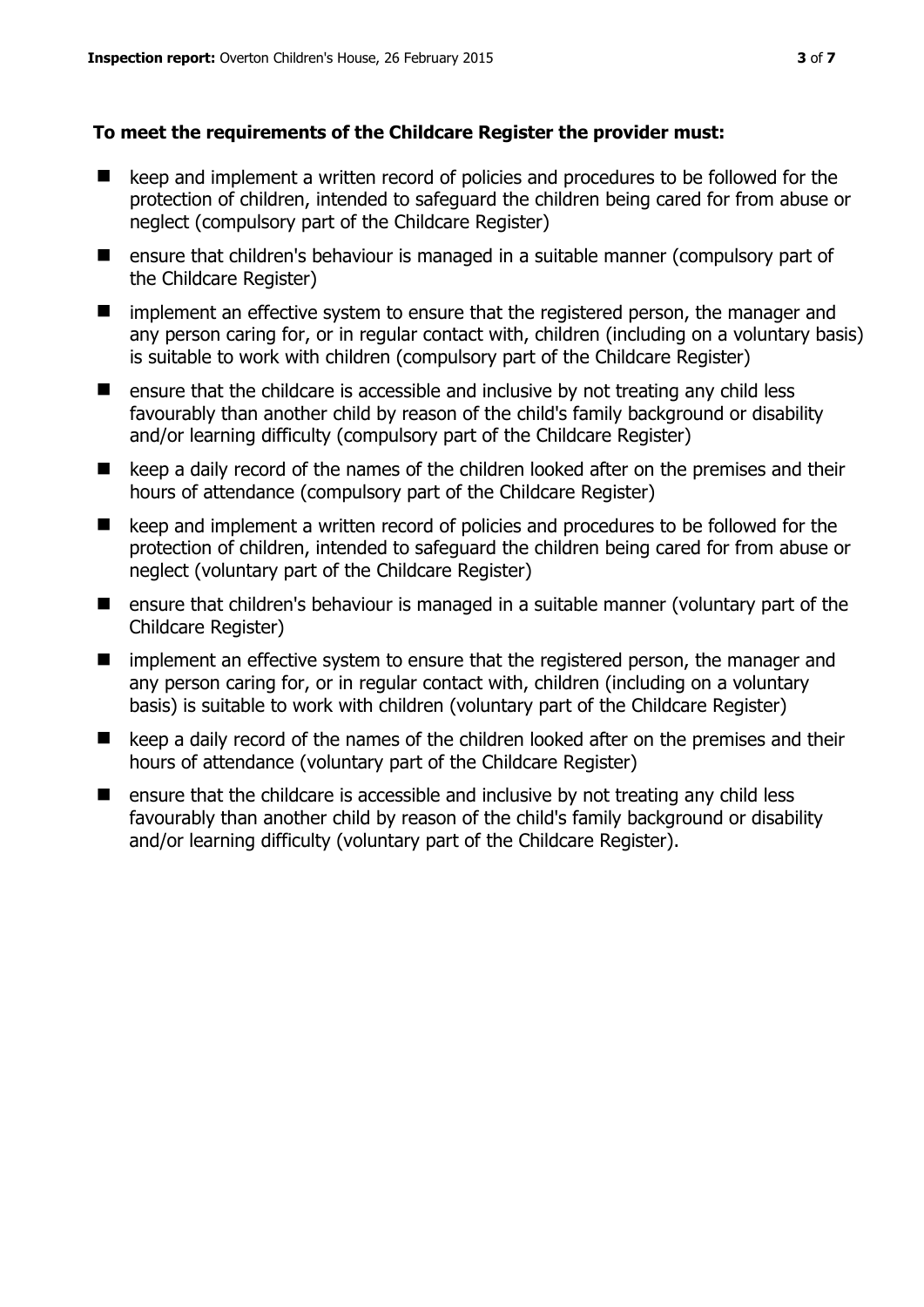#### **Inspection activities**

- The inspector observed activities in the main indoor areas, including the main hall.
- The inspector spoke to members of staff and children at appropriate times during the inspection, and held a meeting with the owner of the setting.
- The inspector took account of the views of parents spoken to on the day of the inspection.
- The inspector looked at children's records, planning documentation, evidence of the suitability of staff working in the provision, and a range of other documentation, including policies and procedures to safeguard children's welfare.

#### **Inspector**

Melissa Cox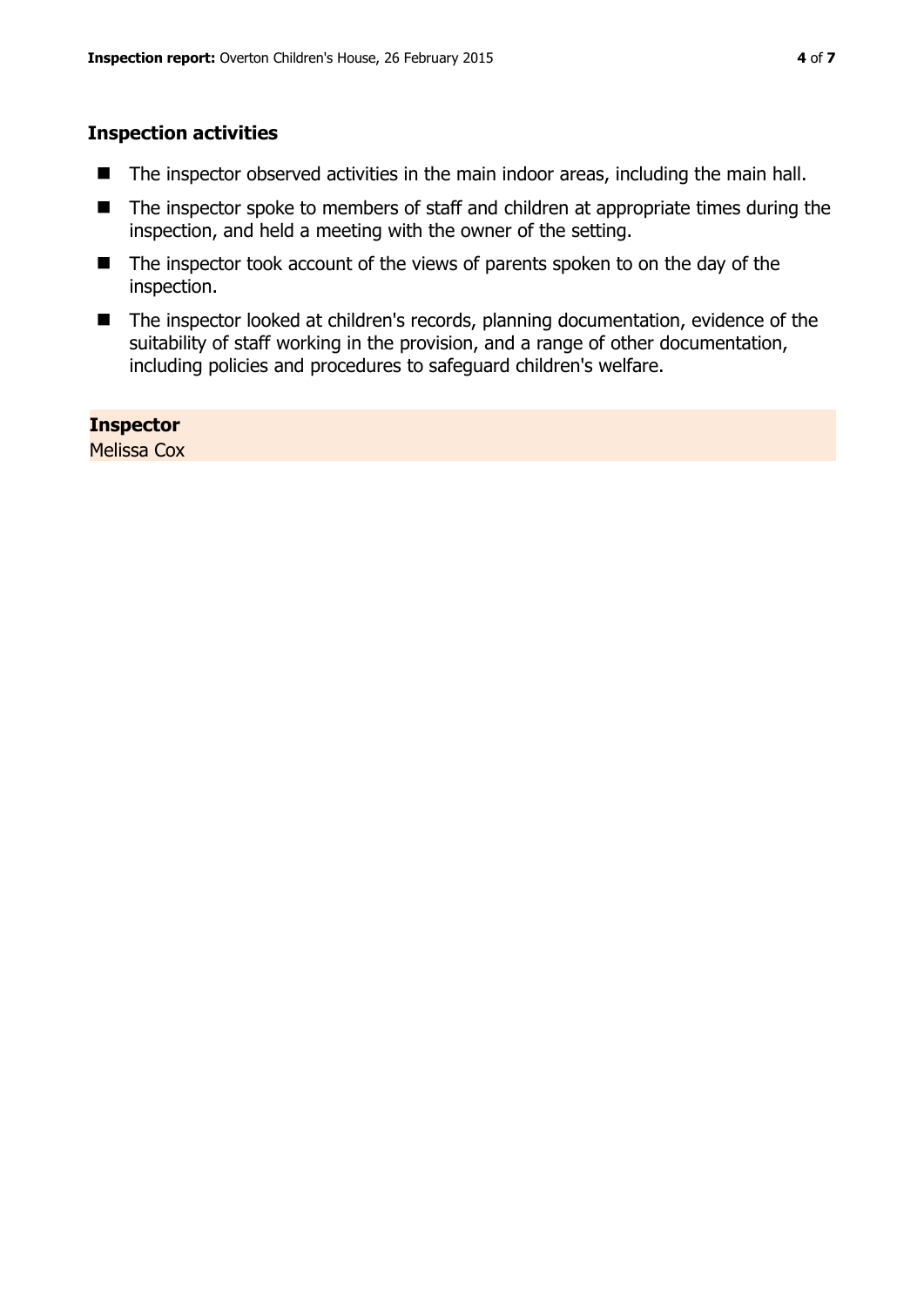## **Inspection findings**

#### **How well the early years provision meets the needs of the range of children who attend. This is inadequate**

Overall, the quality of teaching is weak. Not all children make expected progress in their learning given their individual starting points. Children generally lead their own play using the specialist equipment. Activities that foster practical life skills, such as squeezing fresh orange juice, provide children with opportunities to develop their independent learning. Children enjoy some time to explore their ideas uninterrupted, but staff do not instinctively know when to join in and extend children's learning during their activities. Staff interact too infrequently with the groups of children that need the most support in their learning. These children are often left to occupy themselves without any guidance to help them acquire the skills and attitudes necessary to prepare them for their next stage in learning.

#### **The contribution of the early years provision to the well-being of children is inadequate**

Staff do not provide stability and emotional security for all children., They are not vigilant in their supervision to keep children safe. Children often wander into the bathroom area or hallway to play, out of sight of staff. Staff lack the skills to suitably manage children's behaviour. They use unnecessary force to restrain children when they become agitated, rather than considering the reasons why this might have occurred and employ more suitable strategies. For example, staff do not make use of visual timetables recommended by professionals to help children prepare for a change in the routine, to help them feel safe and secure. Staff provide children with some opportunities to develop their physical skills outside and when they take part in weekly sports coaching sessions. Children learn to put on their slippers, help to prepare healthy snacks and tidy away resources, developing some independence skills. However, children wash their hands in shared water which increases the risk of cross-infection and compromises children's health.

#### **The effectiveness of the leadership and management of the early years provision is inadequate**

The provider does not recognise the significant weaknesses in practice and the detrimental impact of these on outcomes for children, particularly those with special educational needs and/or disabilities. Staff do not follow the setting's behaviour management policy and fail to act swiftly to report any concerns about a child's welfare. As a result, Ofsted intends to take enforcement action. The provider also failed to notify Ofsted that a child left the premises for a short period of time. Ofsted intends to issue a warning letter. The provider fails to make sure that staff fulfil their roles and responsibilities. When recruiting staff, she does not question gaps in employment history and does not always obtain references. Staff do not maintain an accurate record of children's attendance, as required. They also fail to work in partnership with other professionals involved in children's care. They do not implement suggested strategies to provide support for children with complex additional needs.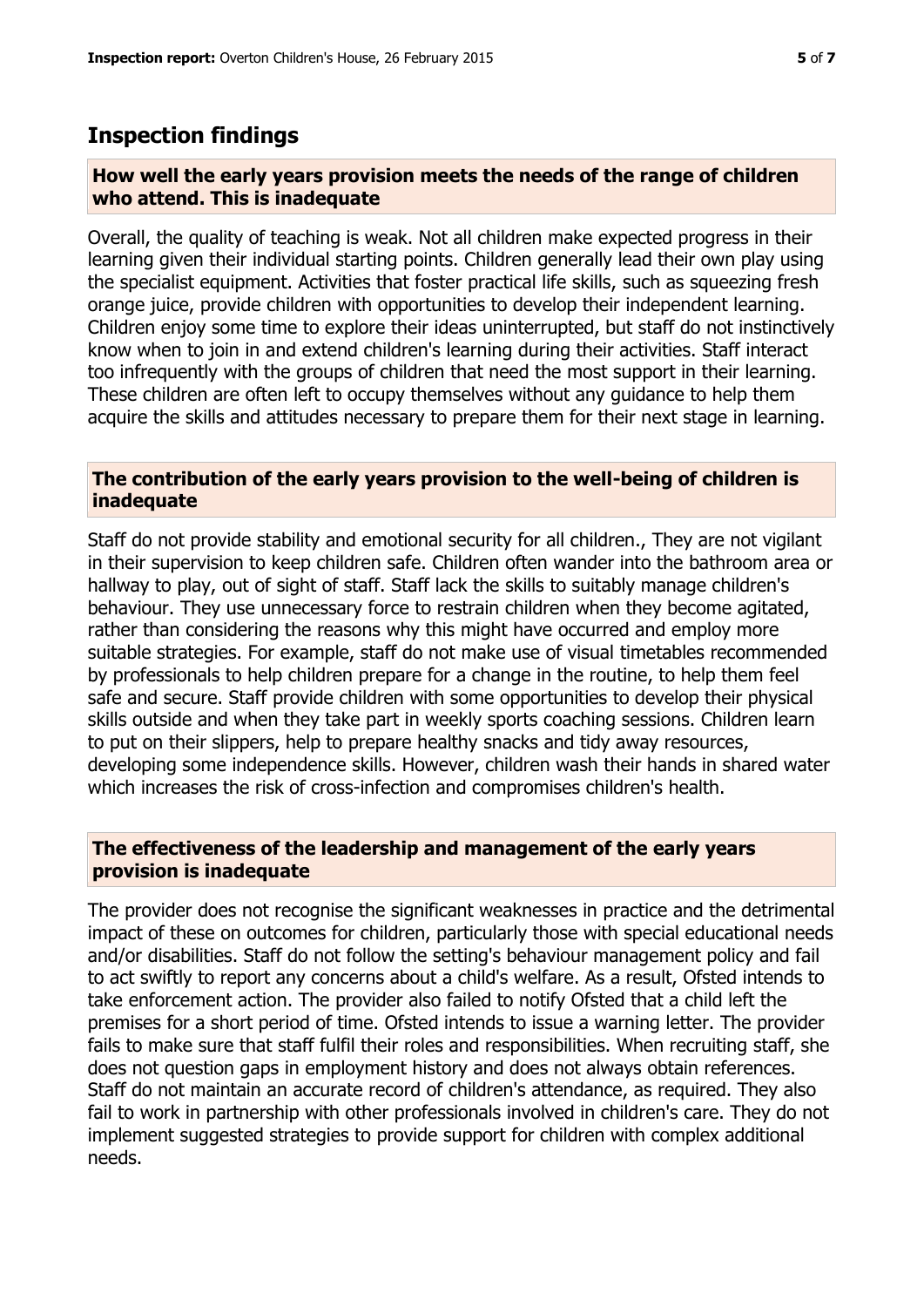## **Setting details**

| Unique reference number       | EY421268                 |  |
|-------------------------------|--------------------------|--|
| <b>Local authority</b>        | Hampshire                |  |
| <b>Inspection number</b>      | 832704                   |  |
| <b>Type of provision</b>      | Full-time provision      |  |
| <b>Registration category</b>  | Childcare - Non-Domestic |  |
| Age range of children         | $2 - 8$                  |  |
| <b>Total number of places</b> | 30                       |  |
| Number of children on roll    | 27                       |  |
| <b>Name of provider</b>       | Marianne Preece          |  |
| Date of previous inspection   | 10 May 2011              |  |
| <b>Telephone number</b>       | 01256770720              |  |

Overton Children's House registered in 2011. It is one of two privately owned Montessori settings and operates from a community hall, in the village of Overton, near Basingstoke, Hampshire. The children attending come from the village and the surrounding areas. The setting receives funding for the provision of free early education for children aged two, three and four years. It is open on Monday, Tuesday and Thursday from 9am until 3 pm and on Wednesday and Friday from 9am until 12: 30pm during term time only. The Children's House employs five members of staff; of these, three hold qualifications at level 3 and above.

This inspection was carried out by Ofsted under sections 49 and 50 of the Childcare Act 2006 on the quality and standards of provision that is registered on the Early Years Register. The registered person must ensure that this provision complies with the statutory framework for children's learning, development and care, known as the Early Years Foundation Stage.

Any complaints about the inspection or the report should be made following the procedures set out in the guidance 'Complaints procedure: raising concerns and making complaints about Ofsted', which is available from Ofsted's website: www.gov.uk/government/organisations/ofsted. If you would like Ofsted to send you a copy of the guidance, please telephone 0300 123 4234, or email enquiries@ofsted.gov.uk.